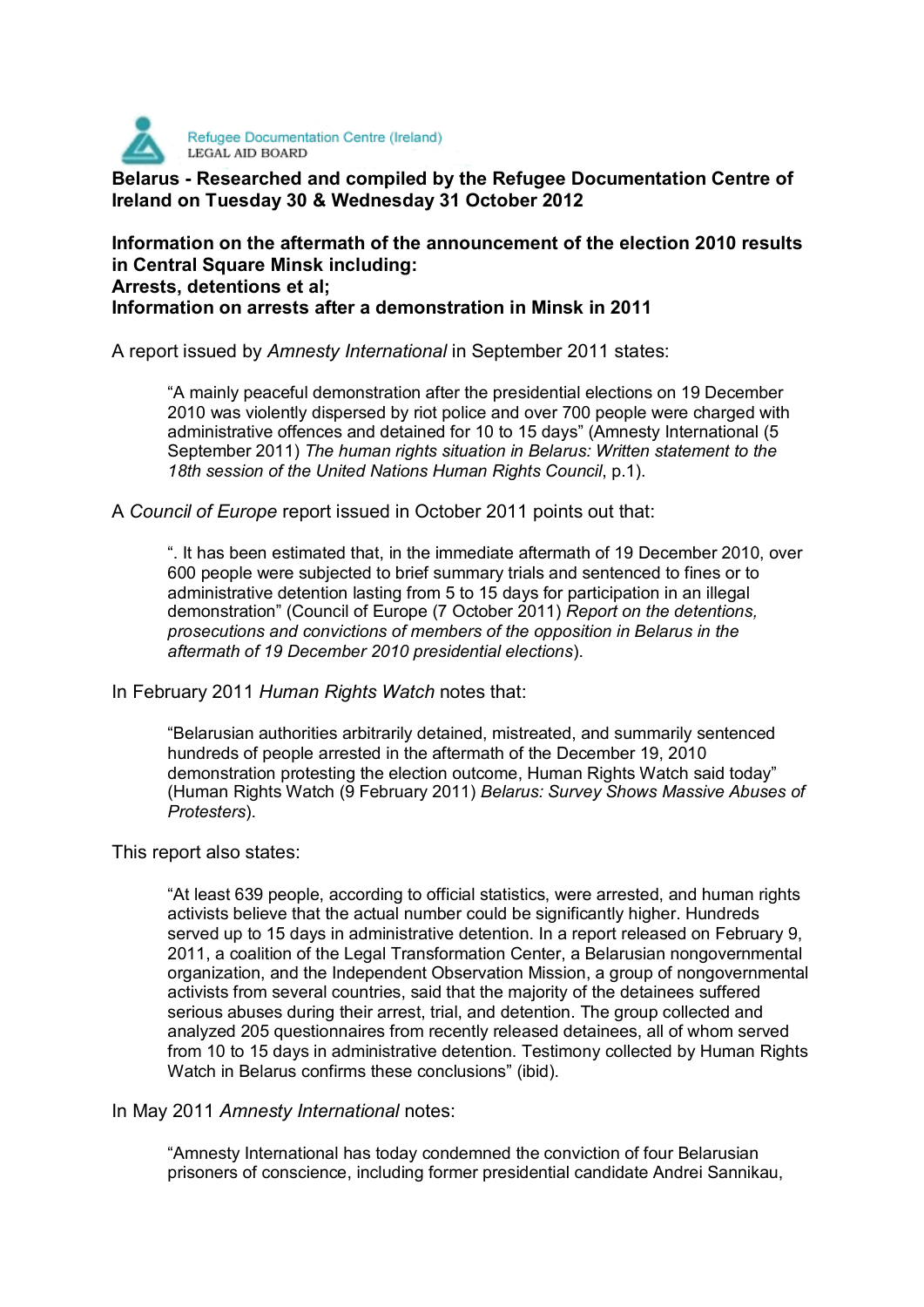over their involvement in post-election protests. A court in Minsk sentenced Andrei Sannikau, who has complained of torture and other ill- treatment during his detention, to five years' imprisonment on Saturday for his role in protests that followed presidential elections in December 2010" (Amnesty International (16 May 2011) *Four convicted over Belarus protests*).

#### This report also states"

"Following the Belarusian presidential election on 19 December, more than 30,000 people gathered in the centre of the capital Minsk to protest against election rigging and show support for opposition candidates. When a violent incident broke out at the doors of Government House, riot police moved in to disperse the crowds. Over 700 people were detained, the overwhelming majority of whom had been peaceful participants and bystanders. Amnesty International has documented the cases of eight prisoners of conscience detained by the Belarusian authorities over the demonstration who have been sentenced to terms of imprisonment" (ibid).

#### A report published in February 2011 by *Amnesty International* notes:

"On 20 December it was announced that President Alyaksandr Lukashenka had been reelected for his fourth term of office as President of Belarus by 79.7 percent of the votes… The elections have been followed by a comprehensive clamp down on the opposition. Hundreds of protesters were detained and many beaten by riot police during the violent dispersal of a demonstration on election night. Searches, interrogations and detentions of opposition activists and human rights defenders have continued since, under the pretext of a criminal investigation" (Amnesty International (2 February 2011) *Security, Peace And Order"? Violations In The Wake Of Elections In Belarus*, p.4).

#### This publication also states:

"In the run up to the elections, as fears mounted that they would not be conducted fairly, many of the opposition candidates called on their supporters to gather in October Square in the centre of Minsk at 8pm after voting stations closed on 19 December. Up to 30,000 demonstrators gathered in October Square and then marched peacefully and good naturedly down the main street to Government House, the seat of parliament and of the Central Election Commission, unhindered by law enforcement officers, who stopped traffic to allow the demonstrators to pass. At around 9pm, the crowd gathered outside Government House and opposition leaders gave speeches from the Lenin statue at some distance from the building. The crowd were standing with their backs to Government House listening peacefully to speeches by the opposition leaders. At around 10pm, a group of about 20 masked young men standing by the doors of Government House, armed with batons, called on the crowd to storm the building and started to break windows. Most eyewitnesses that Amnesty International spoke to said that it was hard to understand what was taking place at the back of the crowd, nearest to these events. Eyewitnesses who were close to the building said that they did not recognize any of the people engaged in breaking down the doors. It was some time before the news of what was happening travelled to the front of the crowd and reached the speakers. Eye witnesses report that law enforcement officers stood by and allowed the men to continue breaking the doors and windows for some minutes without attempting to stop them. Shortly after the attempt to break into Government House, riot police moved in and cleared the demonstrators from the square, encountering virtually no resistance. The process of clearing the square took about 20 minutes. Video footage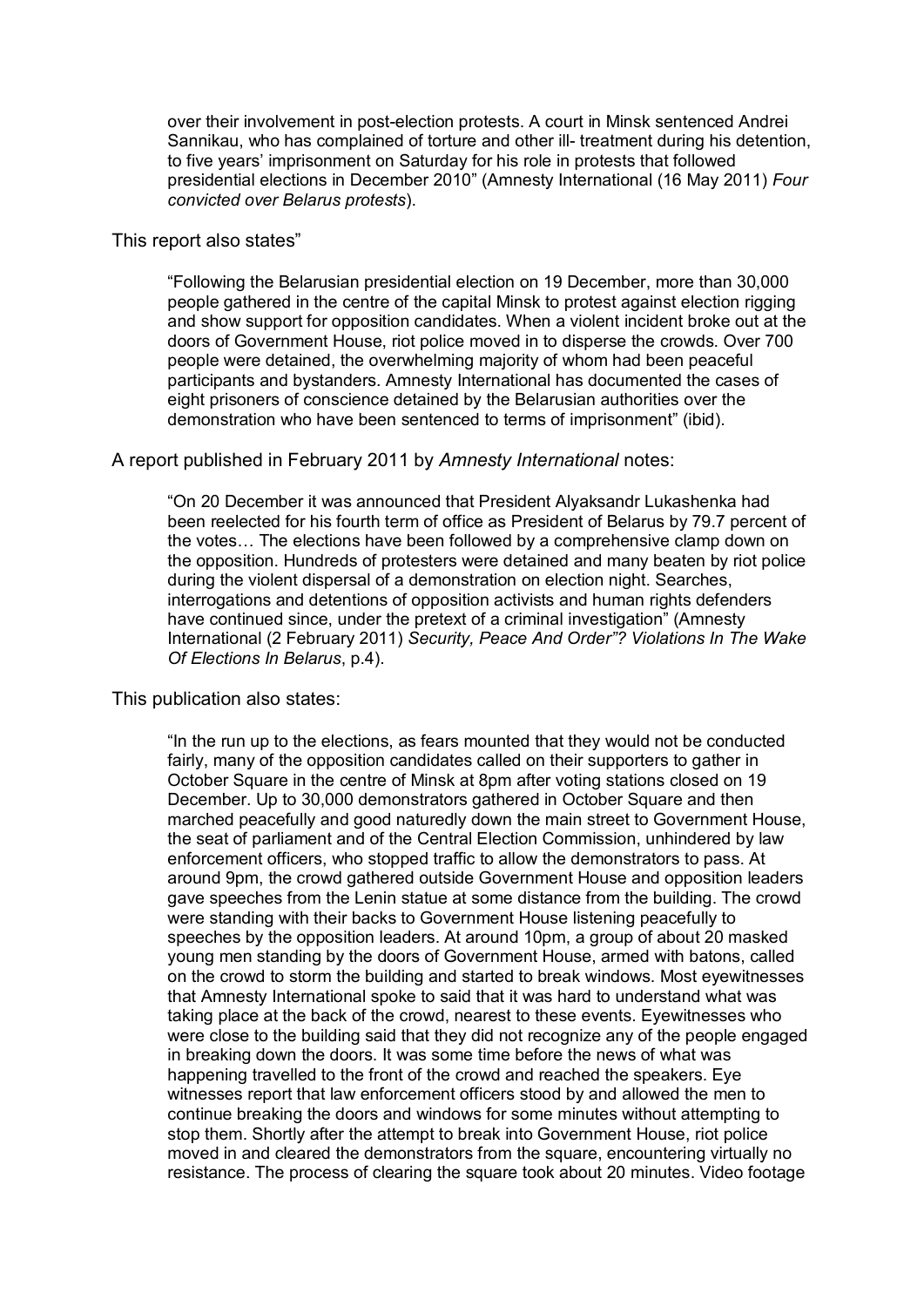of the events shows that most demonstrators simply fled the square. Nonetheless, over 700 people, most of them peaceful participants and bystanders, were detained. Most of them were charged with the administrative offence of violating the regulations for public gatherings and were sentenced to 10 – 15 days' imprisonment. However, to date 37 people including six of the seven opposition presidential candidates, many leading journalists and opposition activists have been charged with the criminal offence of "organizing mass disorder" and could face up to 15 years in prison" (ibid, pp.4-5).

It is also noted in this report that:

"On the night of 19 December over 700 people were detained and charged with the administrative offence of violating the rules of organizing and holding mass events" (ibid, p.6).

This report also states:

"From the information available to Amnesty International it seems that riot police used force indiscriminately against unarmed peaceful demonstrators and even passersby in violation of international standards and Belarusian legislation" (ibid, p.8).

This report also points out:

"The reaction of the authorities, however, has been both brutal and chilling. Hundreds of protesters were beaten, arbitrarily arrested, and summarily sentenced" (ibid, p.15).

A publication in March 2011 by *Human Rights Watch* notes:

"As many as 30,000 people took to the streets of the capital Minsk that evening to peacefully protest what they feared would be yet another stolen election. When Lukashenka's landslide victory was declared, a few dozen masked people started breaking windows in the main government building, which overlooks Independence Square. Police and security forces moved in and beat everyone within reach—most of them peaceful protesters—kicking those who fell, and chasing and grabbing people, including bystanders, in adjacent streets" (Human Rights Watch (14 March 2011) *Shattering Hopes, Post-Election Crackdown in Belarus*, p.1).

This report also states:

"On December 19 and in the days that followed, police arrested hundreds of people and physically abused most of those they arrested by punching, pushing, kicking, and hitting them with batons. During the next two weeks, administrative courts sentenced at least 725 people to between 10 and 15 days "administrative detention"— or misdemeanor detention — for participating in an unsanctioned gathering" (ibid, p.1).

The report also notes:

"On the night of December 19, police and security forces arrested hundreds of people on both administrative and criminal charges…Waves of arrests continued for days following the unrest, when state security forces turned up at people's offices and homes, summarily arresting anyone suspected of participating in the protest" (ibid, p.10).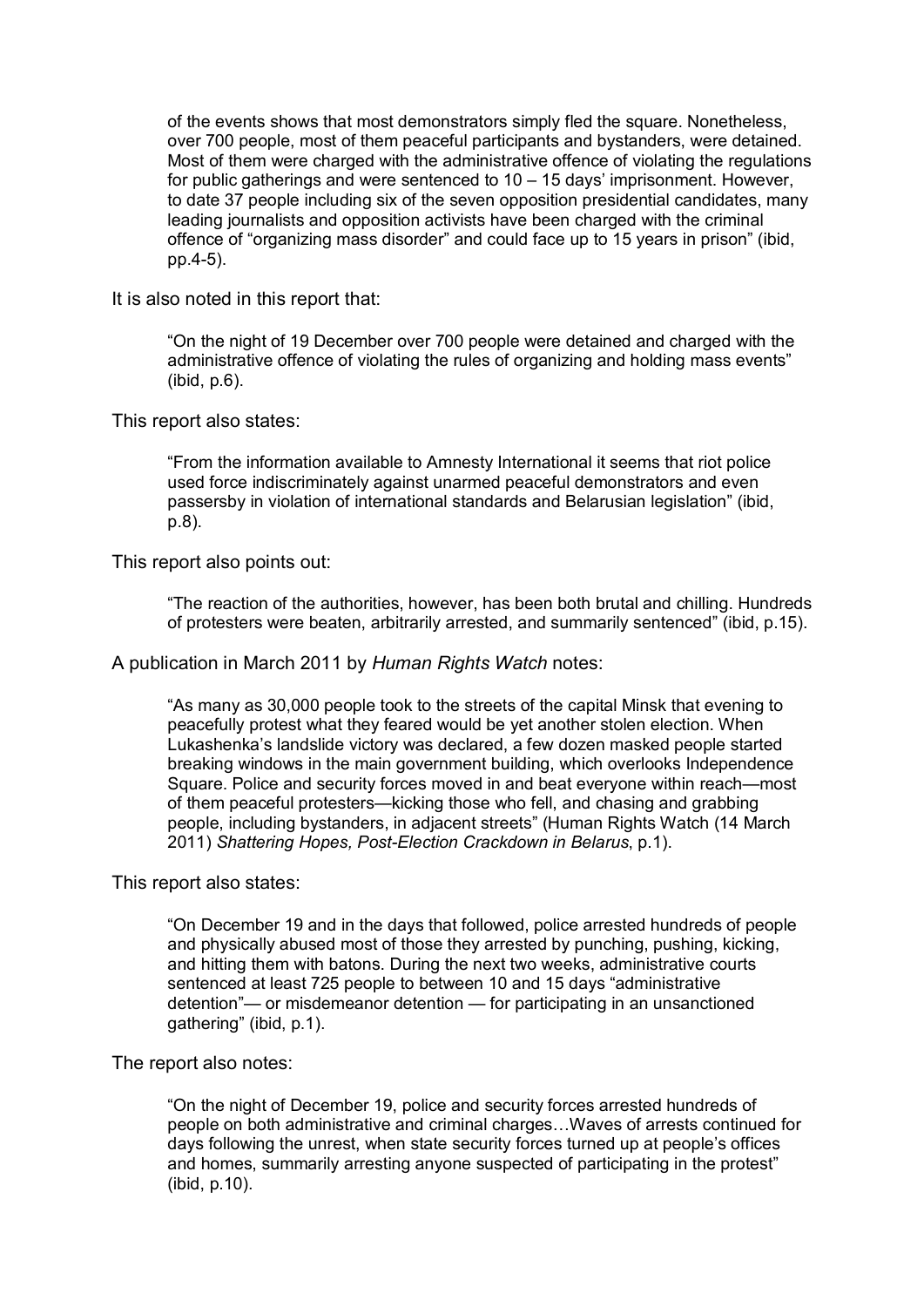A document released in 2011 by *The Committee on International Control over the Human Rights Situation in Belarus* states that:

"According to official statistics at least 639 people were arrested at, or in the immediate aftermath, of the demonstration on 19 December 201042, with many of these people being subjected to brief trials before being sentenced to fines or up to 15 days of administrative detention. Many of those who were detained stated that they had suffered violence and other forms of poor treatment during their initial detention" (The Committee on International Control over the Human Rights Situation in Belarus (2011) *Final Report by the Special Rapporteur on the events of 19 December 2010 of the Committee on International Control over the Situation with Human Rights in Belarus*, p.19).

A report published in January 2012 by the *Council of Europe* states:

"Following the wave of repression in the aftermath of the presidential election, the situation of human rights and civil and political liberties has deteriorated dramatically in Belarus. Hundreds of activists across Belarus were detained, beaten up and intimidated. Dozens of them, including several presidential candidates, were sentenced to lengthy terms in high-security prisons" (Council of Europe (9 January 2012) *The situation in Belarus*, p.7).

This report also states:

"A series of so-called "silent" protests which took place throughout the summer of 2011 in approximately 50 towns in Belarus were met with considerable resistance from the authorities, who responded by detaining citizens suspected of being engaged in the protest and sentenced hundreds of them to up to 15 days in prison. On 3 July 2011, Belarus Independence Day, a peaceful demonstration was brutally dispersed in Minsk and other cities, with hundreds of protesters being beaten and detained merely for clapping hands" (ibid, p.11).

*Radio Free Europe/Radio Liberty* in December 2011 notes:

"Belarusian police have detained dozens of people who took part in a candle-lit protest to mark the first anniversary of the crackdown on mass protests against President Alyaksandr Lukashenka's reelection. Police in Minsk said 32 people faced court hearings on charges such as taking part in illegal protests and hooliganism" (Radio Free Europe/Radio Liberty (20 December 2011) *Dozens Held In Belarus Over Protest*).

A document published by *Radio Free Europe/Radio Liberty* in July 2011 notes:

"Several hundred protesters gathered in the center of Minsk and walked around clapping hands. Plainclothes officers arrested up to 50 people. Like every Wednesday for the past nine weeks, hundreds of disgruntled Belarusian gathered across the country for so-called "silent protests" against authoritarian President Alyaksandr Lukashenka. And like on previous occasions, security forces violently dispersed the rallies and detained dozens of protesters. Some 200 people took part in the Minsk protest, clapping their hands and stomping their feet despite an official ban on such rallies" (Radio Free Europe/Radio Liberty (21 July 2011) *Belarusian Protesters Detained After Latest Weekly Protest*).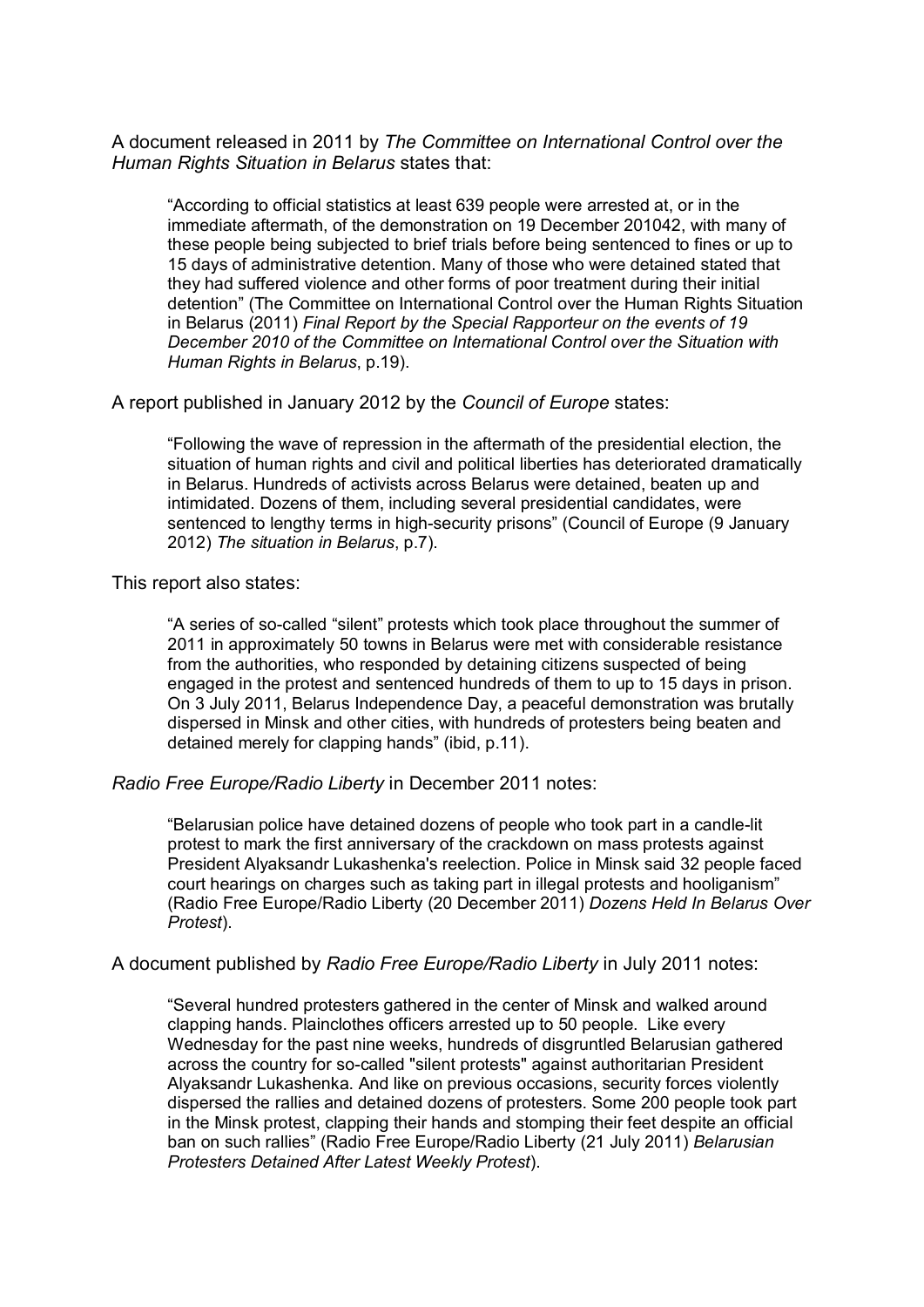This report also states:

"Since they started nine weeks ago, more than 1,500 protesters have been detained and many have been sentenced to fines or to brief prison stays" (ibid).

## *Radio Free Europe/Radio Liberty* in July 2011 states:

"Authorities in Belarus have detained dozens of people for taking part in antigovernment protests in Minsk and other cities" (Radio Free Europe/Radio Liberty (13 July 2011) *Belarus Detains Dozens Of Protesters*).

## In July 2011 *Radio Free Europe/Radio Liberty* notes:

"At least 140 people have been sentenced to short terms in jail or fined for taking part in antigovernment protests in Belarus, the country's rights activists say. The Minskbased rights group Vyasna and other regional organizations say some 100 people were convicted in the capital and another 40 in other cities, including Brest, Homel, and Mahileu" (Radio Free Europe/Radio Liberty (5 July 2011) *Belarus Jails, Fines Scores After Antigovernment Protests*).

A report issued in July 2011 by *Human Rights Watch* points out that:

"On July 3, 2011, Belarusian police arrested about 340 people who participated in silent protests in the capital, Minsk, and several other Belarusian cities. Witnesses told Human Rights Watch that in Minsk riot police beat peaceful protesters and used teargas to disperse them. As of July 5, courts in at least 41 cases had issued fines or sentenced the people arrested to up to 15 days of administrative detention for "hooliganism." The rest have apparently been charged and are on trial or awaiting trial" (Human Rights Watch (5 July 2011) *Belarus: Cease Violence Against Peaceful Protesters*).

### In July 2011 *Radio Free Europe/Radio Liberty* states:

"Belarusian police have brutally dispersed antigovernment rallies across the country, firing tear gas and detaining dozens of protesters. Protesters gathered in Minsk and other Belarusian cities late on July 3 to voice their discontent with authoritarian President Alyaksandr Lukashenka by clapping their hands in unison" (Radio Free Europe/Radio Liberty (3 July 2011) *Belarus Police Stifle Protests On Independence Day*).

A report published in June 2011 by *Amnesty International* notes:

"Belarusian authorities must immediately and unconditionally release anyone being held merely for taking part in peaceful "silent" protests, Amnesty International said today after hundreds were arrested around the country yesterday. In the capital Minsk and other cities, police arrested more than 250 people yesterday after several thousand gathered without speaking and clapped their hands to express disapproval at President Alexander Lukashenko's economic policies. Most were later released, but some face short administrative sentences or fines on charges of "minor hooliganism." " (Amnesty International (30 June 2011) *Belarus rounds up 'silent' protesters*).

This document also points out that: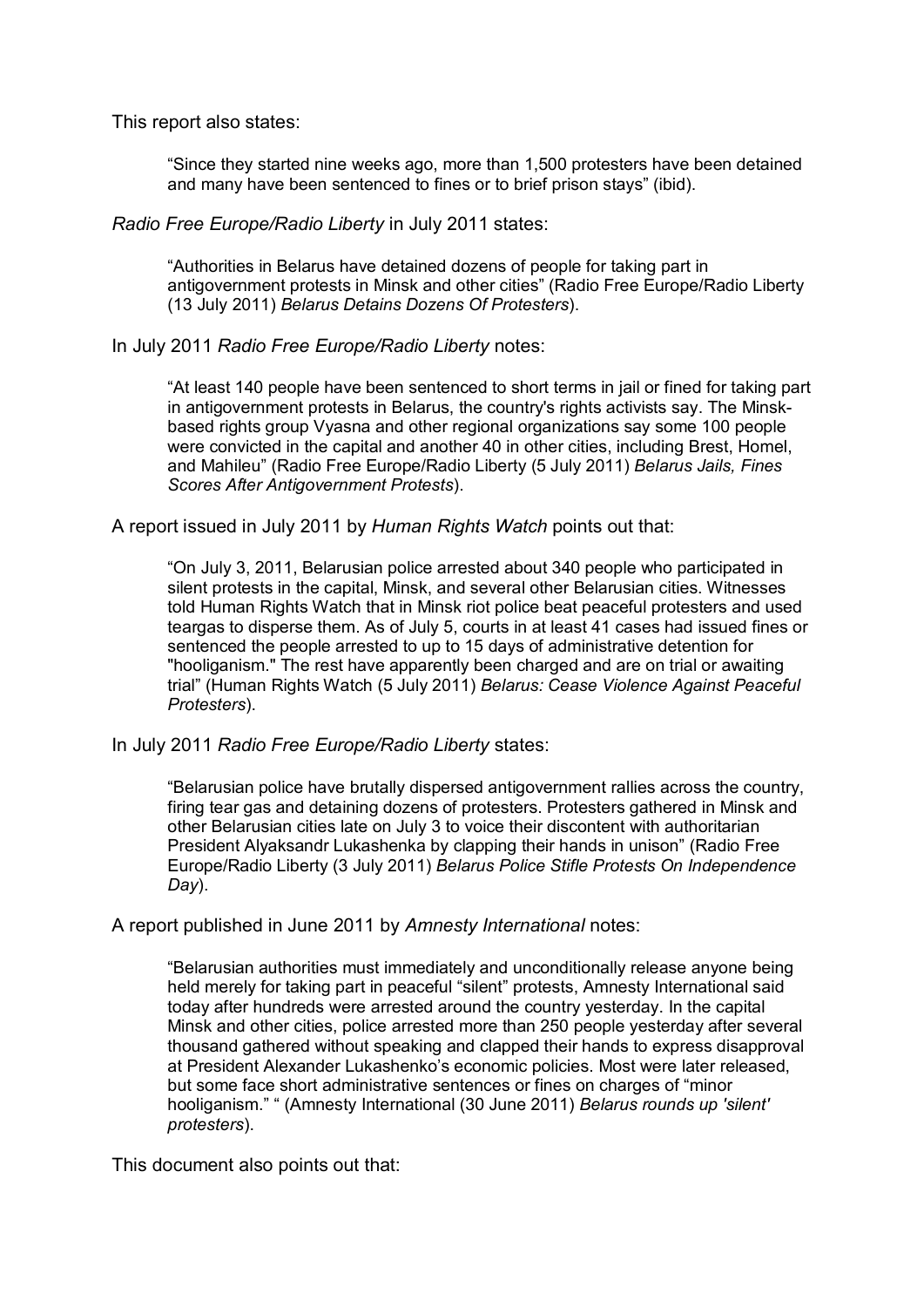"According to Viasna Human Rights Centre, more than 250 people were arrested throughout the country after yesterday's protests, 160 of whom were in Minsk. Most have been released, but 30 have so far been charged with minor hooliganism, which entails short administrative sentences of 10 - 15 days or a fine…More than 460 people were detained after an earlier protest on 22 June. In Minsk, police detained 220 protesters, as well as several journalists, foreign nationals and a Swedish diplomat" (ibid).

In June 2011 *Radio Free Europe/Radio Liberty* notes:

"Belarusian police today detained dozens of people during an unauthorized antigovernment protest in Minsk. An RFE/RL correspondent on the scene said hundreds of people had gathered in the streets to participate in the demonstration. The Vesna rights group said police arrested more than 100 people. The Associated Press reported that police used violence against some of the protesters" (Radio Free Europe/Radio Liberty (29 June 2011) *Dozens Detained At Antigovernment Rally In Minsk*).

# *Radio Free Europe/Radio Liberty* states:

"Belarus police have released most of the 200 people detained late on June 22 at a rally against President Alyaksandr Lukashenka in the capital Minsk. Riot police had earlier rounded up scores of people as about 1,000 turned out for the rally in response to opposition calls on the Internet" (Radio Free Europe/Radio Liberty (23 June 2011) *Belarusian Police Crack Down On Minsk Protest*).

A document issued in June 2011 by *Radio Free Europe/Radio Liberty* notes:

"Police in Belarus have used batons to disperse an opposition rally in the capital, Minsk, organized through social-networking websites, RFE/RL's Belarus Service reports. Hundreds of mostly young protesters who gathered across Minsk were chased by police officers, who also cordoned off a central square and adjacent streets" (Radio Free Europe/Radio Liberty (15 June 2011) *Belarusian Police Disperse Opposition Flash Mob*).

## In June 2011 *Amnesty International* states:

"On 2 June, the Minsk municipal authorities introduced further restrictions on public gatherings in most of Minsk's central squares and streets. On 15 June, hundreds of peaceful demonstrators were detained across the country as several thousands took to the streets in response to calls to protest issued on social network sites. There are reports that excessive force was used by law enforcement officials when dispersing protestors" (Amnesty International (17 June 2011) *Belarus: Six months after the Presidential elections clampdown on dissenting voices continues unabated*, p.3).

# **References**

Amnesty International (5 September 2011) *The human rights situation in Belarus: Written statement to the 18th session of the United Nations Human Rights Council*  **http://www.amnesty.org/en/library/asset/EUR49/017/2011/en/c17cc1f6-e6b9- 4eeb-959b-9152bdea3d11/eur490172011en.pdf** Accessed Tuesday 30 October 2012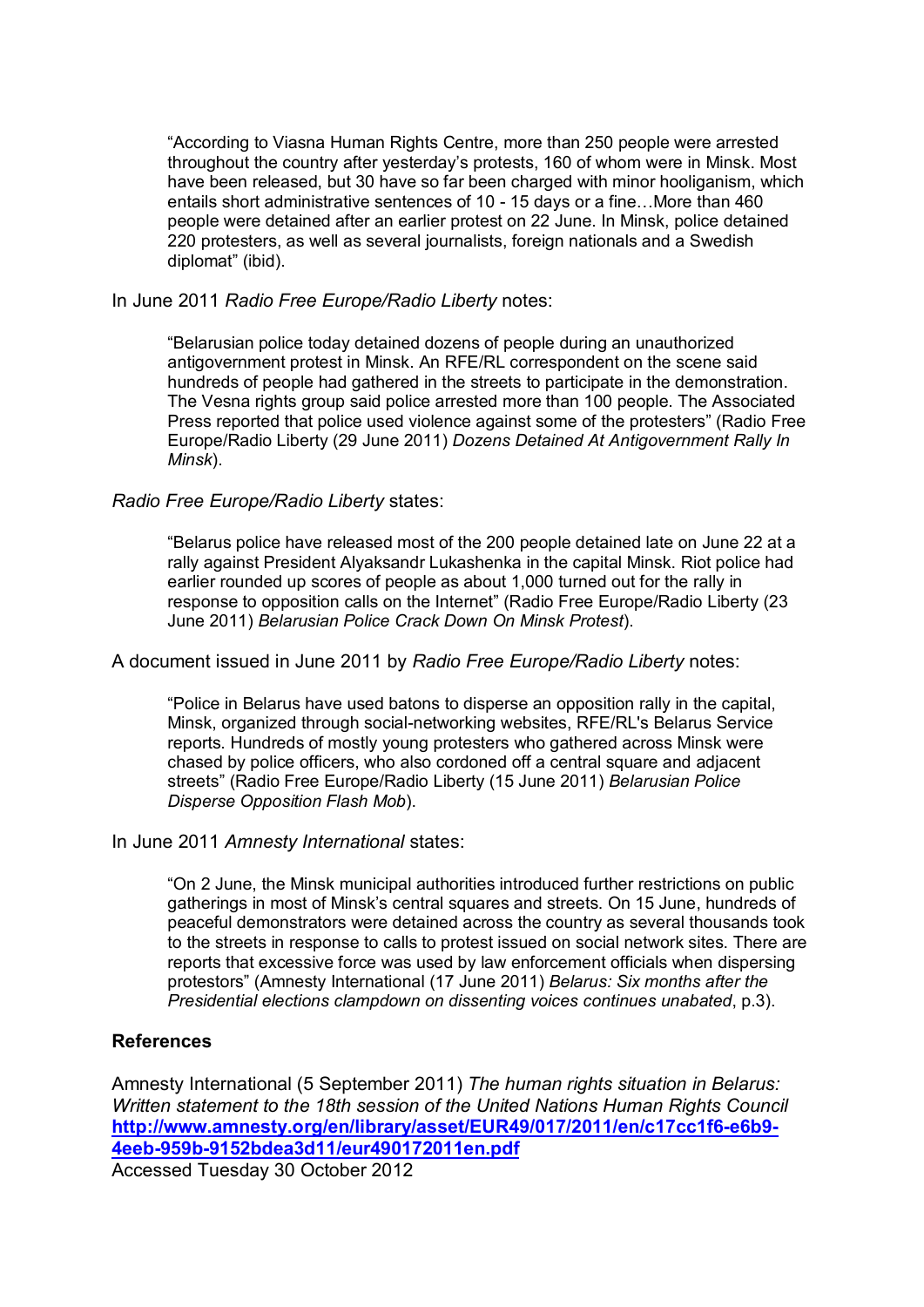Amnesty International (30 June 2011) *Belarus rounds up 'silent' protesters*  **http://www.unhcr.org/refworld/country,,,,BLR,,4e534eaa2,0.html** Accessed Wednesday 31 October 2012

Amnesty International (17 June 2011) *Belarus: Six months after the Presidential elections clampdown on dissenting voices continues unabated*  **http://www.amnesty.org/en/library/asset/EUR49/015/2011/en/2d0a20c7-a42e-493e-b9f4-62c5223d121e/eur490152011en.pdf** Accessed Tuesday 30 October 2012

Amnesty International (16 May 2011) *Four convicted over Belarus protests*  **http://www.amnesty.org/en/news-and-updates/four-convicted-over-belarusprotests-2011-05-16** Accessed Tuesday 30 October 2012

Amnesty International (2 February 2011) *Security, Peace And Order"? Violations In The Wake Of Elections In Belarus* 

**http://www.amnesty.org/en/library/asset/EUR49/003/2011/en/0d876db1-5cfb-423b-ac4f-a9a516f5d203/eur490032011en.pdf**

Attachment not included due to IT limitations Accessed Tuesday 30 October 2012

The Committee on International Control over the Human Rights Situation in Belarus (2011) *Final Report by the Special Rapporteur on the events of 19 December 2010 of the Committee on International Control over the Situation with Human Rights in Belarus* 

**http://belhelcom.org/sites/default/files/Final\_HRights\_Assessment\_of\_19-12- 2010\_in\_Minsk-eng\_final.pdf**

Accessed Tuesday 30 October 2012

Council of Europe (9 January 2012) *The situation in Belarus* http://www.unhcr.org/refworld/pdfid/4fe9c3ac2.pdf Accessed Tuesday 30 October 2012

Council of Europe (7 October 2011) *Report on the detentions, prosecutions and convictions of members of the opposition in Belarus in the aftermath of 19 December 2010 presidential elections* 

http://www.ein.org.uk/print/members/country-report/report-detentions-prosecutionsand-convictions-members-opposition-belarus-aft

This is a subscription database

Accessed Wednesday 31 October 2012

Human Rights Watch (5 July 2011) *Belarus: Cease Violence Against Peaceful Protesters*  **http://www.hrw.org/news/2011/07/05/belarus-cease-violence-against-peacefulprotesters** Accessed Tuesday 30 October 2012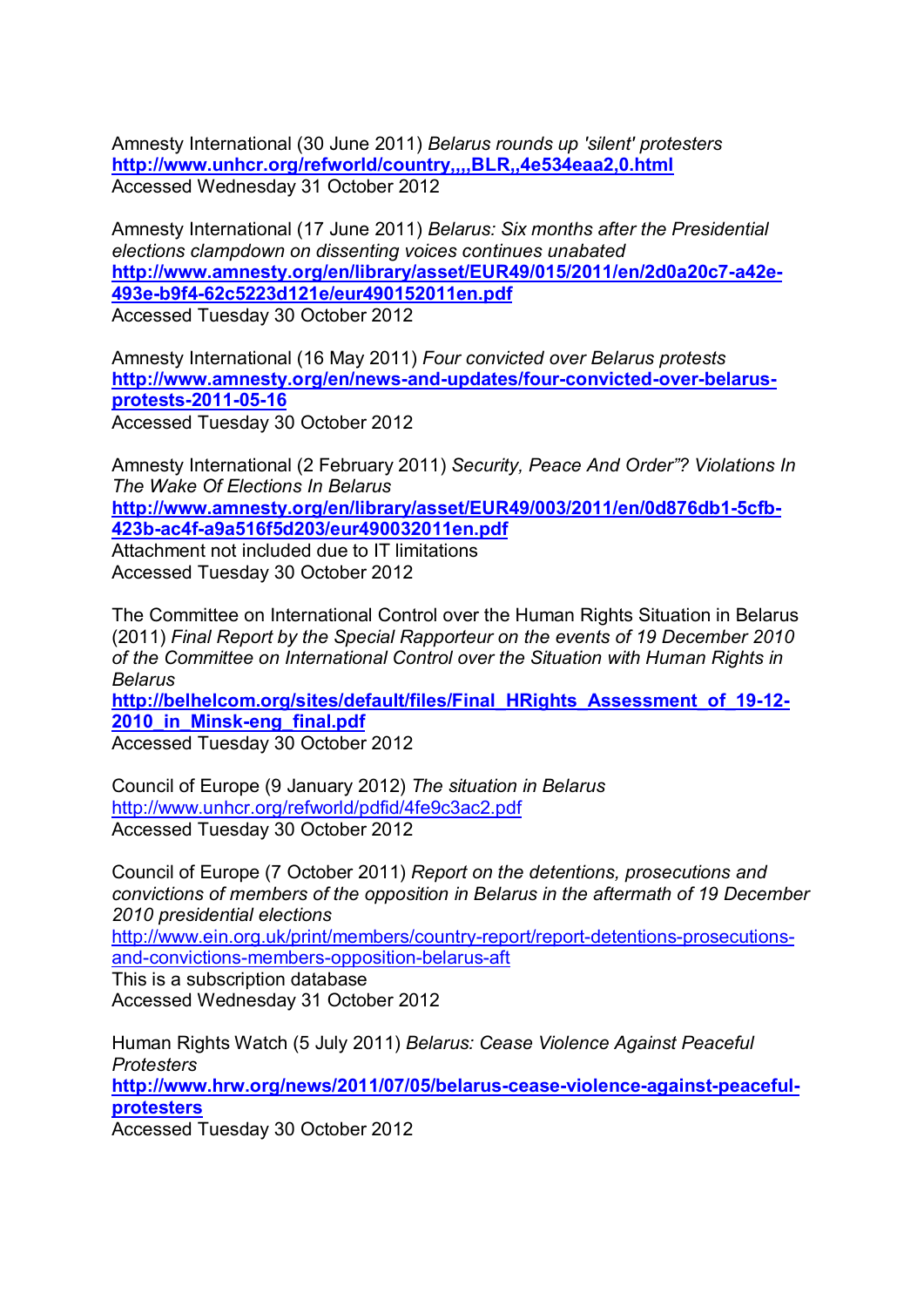Human Rights Watch (14 March 2011) *Shattering Hopes, Post-Election Crackdown in Belarus* 

**http://www.hrw.org/sites/default/files/reports/belarus0311Web.pdf** Accessed Tuesday 30 October 2012

Human Rights Watch (9 February 2011) *Belarus: Survey Shows Massive Abuses of Protesters* 

**http://www.hrw.org/news/2011/02/09/belarus-survey-shows-massive-abusesprotesters**

Accessed Tuesday 30 October 2012

Radio Free Europe/Radio Liberty (20 December 2011) *Dozens Held In Belarus Over Protest* 

**http://www.rferl.org/content/dozens\_held\_in\_belarus\_over\_protest/24428144.ht ml**

Accessed Tuesday 30 October 2012

Radio Free Europe/Radio Liberty (21 July 2011) *Belarusian Protesters Detained After Latest Weekly Protest*  **http://www.rferl.org/content/belarus\_protesters\_detained/24271799.html**

Accessed Wednesday 31 October 2012

Radio Free Europe/Radio Liberty (13 July 2011) *Belarus Detains Dozens Of Protesters*  **http://www.rferl.org/content/belarus\_detains\_dozens\_of\_protesters/24264947.h tml**

Accessed Wednesday 31 October 2012

Radio Free Europe/Radio Liberty (5 July 2011) *Belarus Jails, Fines Scores After Antigovernment Protests*  **http://www.rferl.org/content/scores\_fined\_jailed\_in\_belarus\_after\_protests/242 56365.html**

Accessed Wednesday 31 October 2012

Radio Free Europe/Radio Liberty (3 July 2011) *Belarus Police Stifle Protests On Independence Day*  **http://www.rferl.org/articleprintview/24254152.html** Accessed Wednesday 31 October 2012

Radio Free Europe/Radio Liberty (29 June 2011) *Dozens Detained At Antigovernment Rally In Minsk*  **http://www.rferl.org/content/belarus\_antigovernment\_rally\_minsk/24250715.ht ml**

Accessed Wednesday 31 October 2012

Radio Free Europe/Radio Liberty (23 June 2011) *Belarusian Police Crack Down On Minsk Protest* 

**http://www.rferl.org/content/belarus\_police\_break\_up\_minsk\_protest/24243579 .html**

Accessed Wednesday 31 October 2012